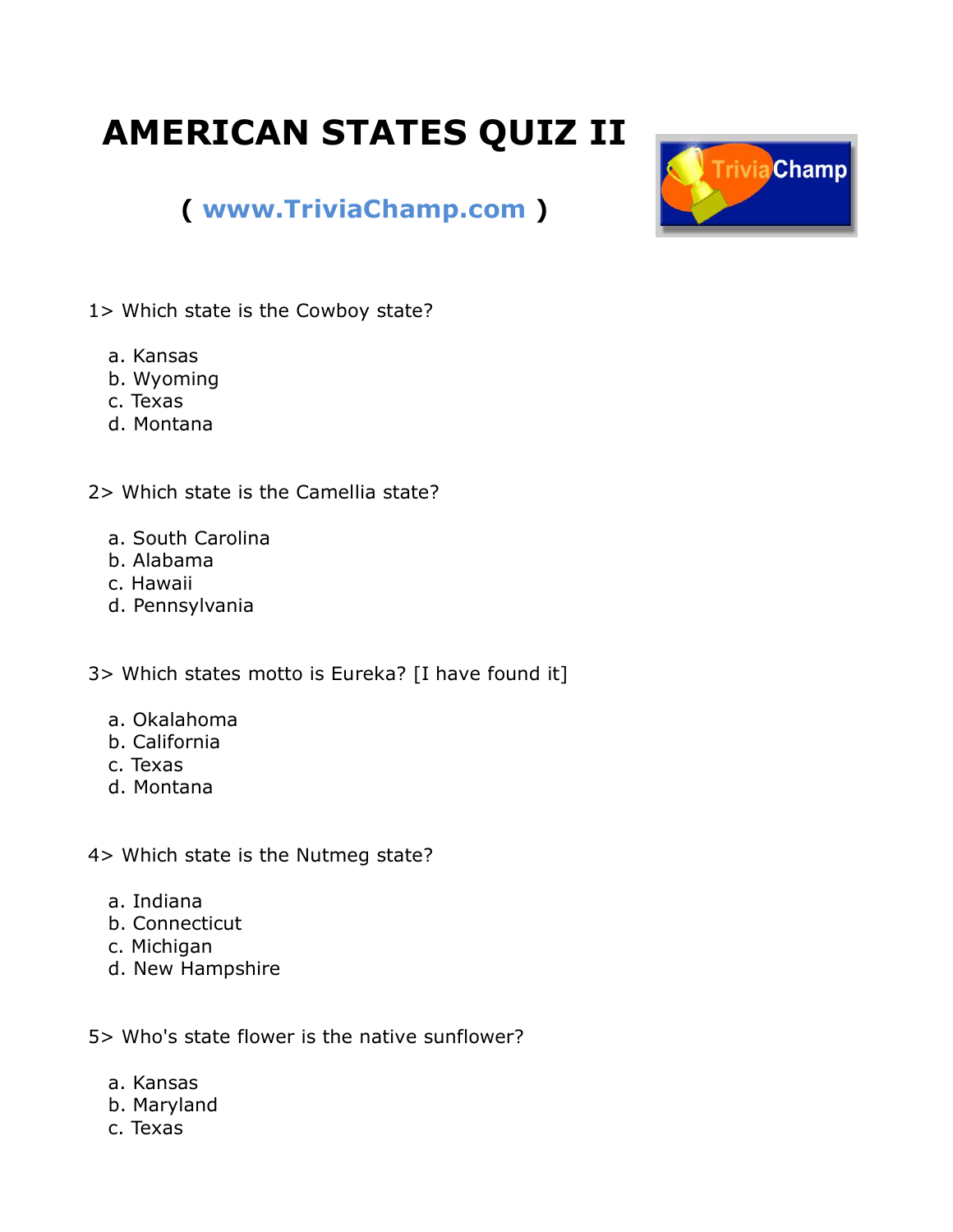d. Utah

6> Which state is known as the golden state?

- a. Arkansas
- b. California
- c. Kansas
- d. Alaska

7> Which state's motto is liberty and independence?

- a. Delaware
- b. New York
- c. Massachusetts
- d. Texas

8> Which state is the wolverine state?

- a. Delaware
- b. Michigan
- c. Nevada
- d. Oregon

9> Which state is the beaver state?

- a. Ohio
- b. Minnesota
- c. Oregon
- d. Colorado

10> Who's state motto is 'Hope'?

- a. Hawaii
- b. Texas
- c. Rhode Island
- d. New York